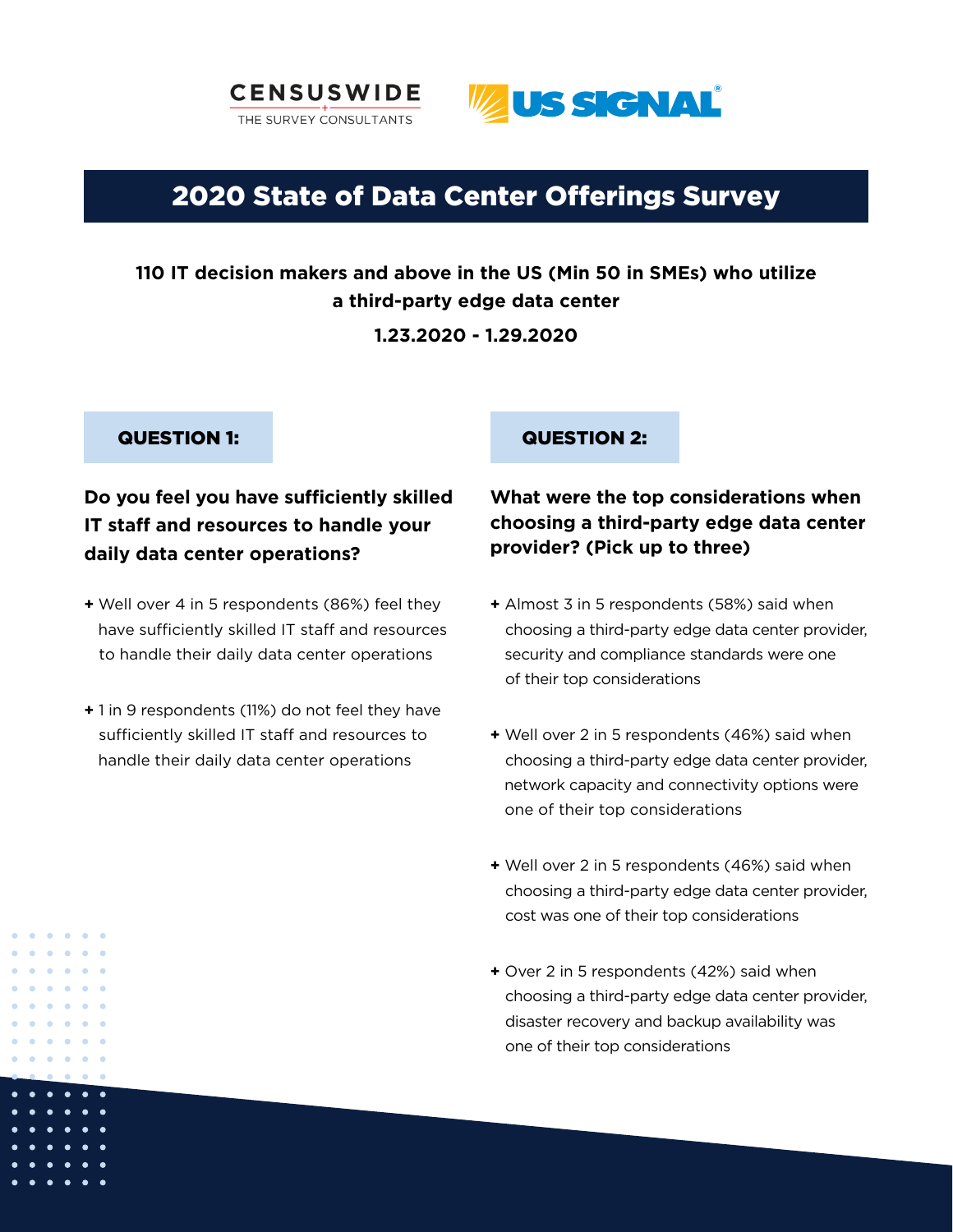



## QUESTION 2 (cont):

- **+** Just under 3 in 10 respondents (29%) said when choosing a third-party edge data center provider, direct access to hyper scale cloud providers was one of their top considerations
- **+** Just under a quarter of respondents (24%) said when choosing a third-party edge data center provider, on-site support was one of their top considerations
- **+** Just over a fifth of respondents (22%) said when choosing a third-party edge data center provider, location/proximity was one of their top considerations
- **+** 15% of respondents said when choosing a third-party edge data center provider, power redundancy was one of their top considerations
- **+** 1 in 8 respondents (12%) said when choosing a third-party edge data center provider, remote hands was one of their top considerations

#### QUESTION 3:

**From your top considerations, which would you say is your number one priority when it comes to choosing a third-party edge data center provider?**

*Respondents who said there are top considerations when choosing a third-party edge data center provider* 

- **+** Just over 3 in 10 respondents (31%) said from their top considerations, security and compliance standards is their number one priority when it comes to choosing a third party edge data center provider
- **+** Under a fifth of respondents (17%) said from their top considerations, disaster recovery and backup availability is their number one priority when it comes to choosing a third party edge data center provider
- **+** 15% of respondents said from their top considerations, network capacity and connectivity options is their number one priority when it comes to choosing a third party edge data center provider
- **+** 15% of respondents said from their top considerations, cost is their number one priority when it comes to choosing a third party edge data center provider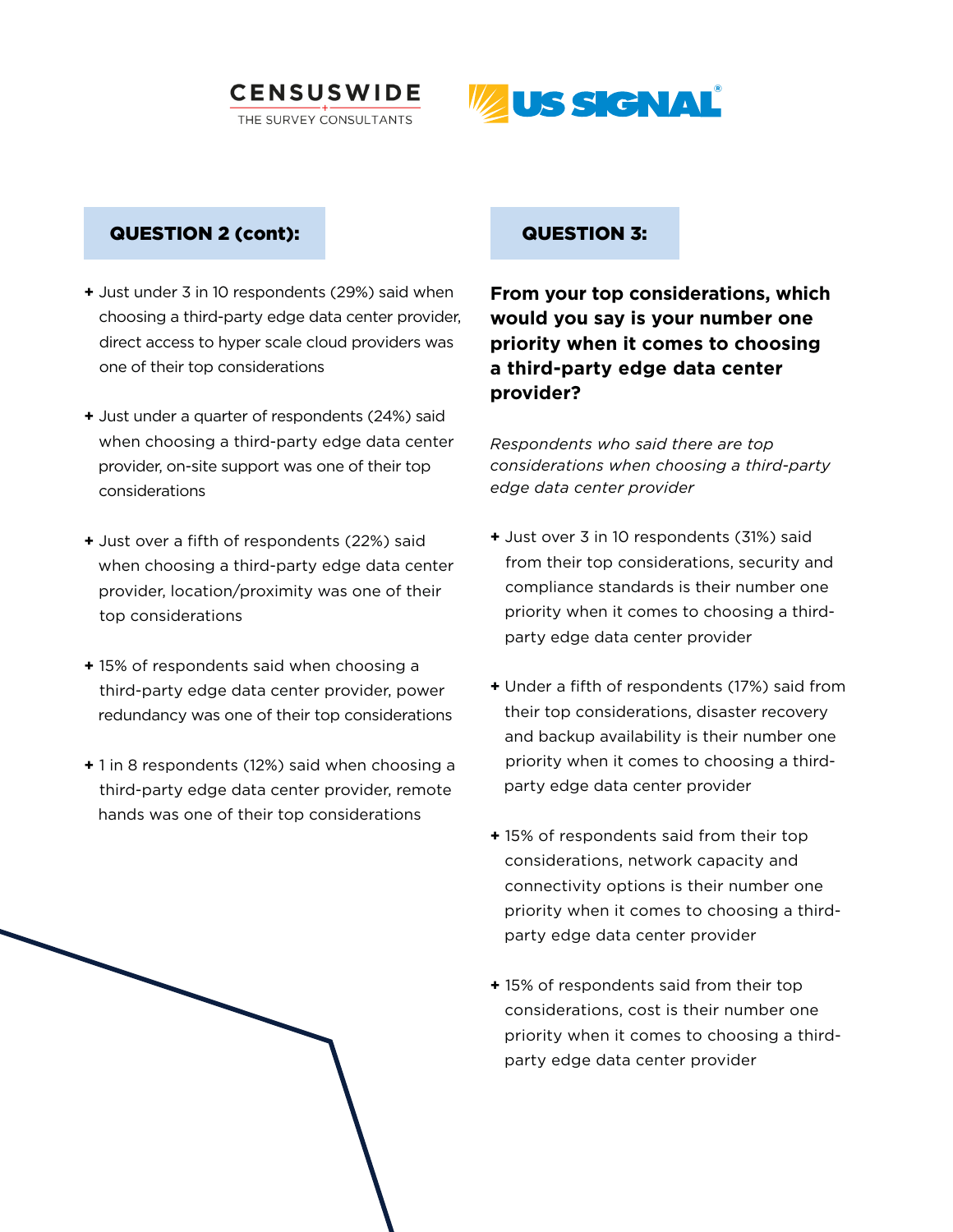



#### QUESTION 3 (cont):

- **+** 8% of respondents said from their top considerations, direct access to hyper scale cloud providers is their number one priority when it comes to choosing a third-party edge data center provider
- **+** 5% of respondents said from their top considerations, power redundancy is their number one priority when it comes to choosing a third-party edge data center provider
- **+** 5% of respondents said from their top considerations, on-site support is their number one priority when it comes to choosing a third party edge data center provider
- **+** 3% of respondents said from their top considerations, location/proximity is their number one priority when it comes to choosing a third party edge data center provider
- **+** 1% of respondents said from their top considerations, remote hands is their number one priority when it comes to choosing a third party edge data center provider

#### QUESTION 4:

## **Which of the following services do you currently utilize from a third-party edge data center provider? (Pick all that apply)**

- **+** Three quarters of respondents (75%) currently utilize backup and disaster recovery from a third-party edge data center provider
- **+** Over 7 in 10 respondents (73%) currently utilize security services from a third-party edge data center provider
- **+** Just under 7 in 10 respondents (69%) currently utilize network connectivity from a third-party data center provider
- **+** Just under 3 in 5 respondents (59%) currently utilize private cloud hosting from a third-party data center provider
- **+** Well over half of respondents (56%) currently utilize multi-tenant cloud hosting from a third party data center provider
- **+** Just under 2 in 5 respondents (39%) currently utilize colocation from a third-party data center provider
- **+** Just over a third of respondents (34%) currently utilize cost from a third-party data center provider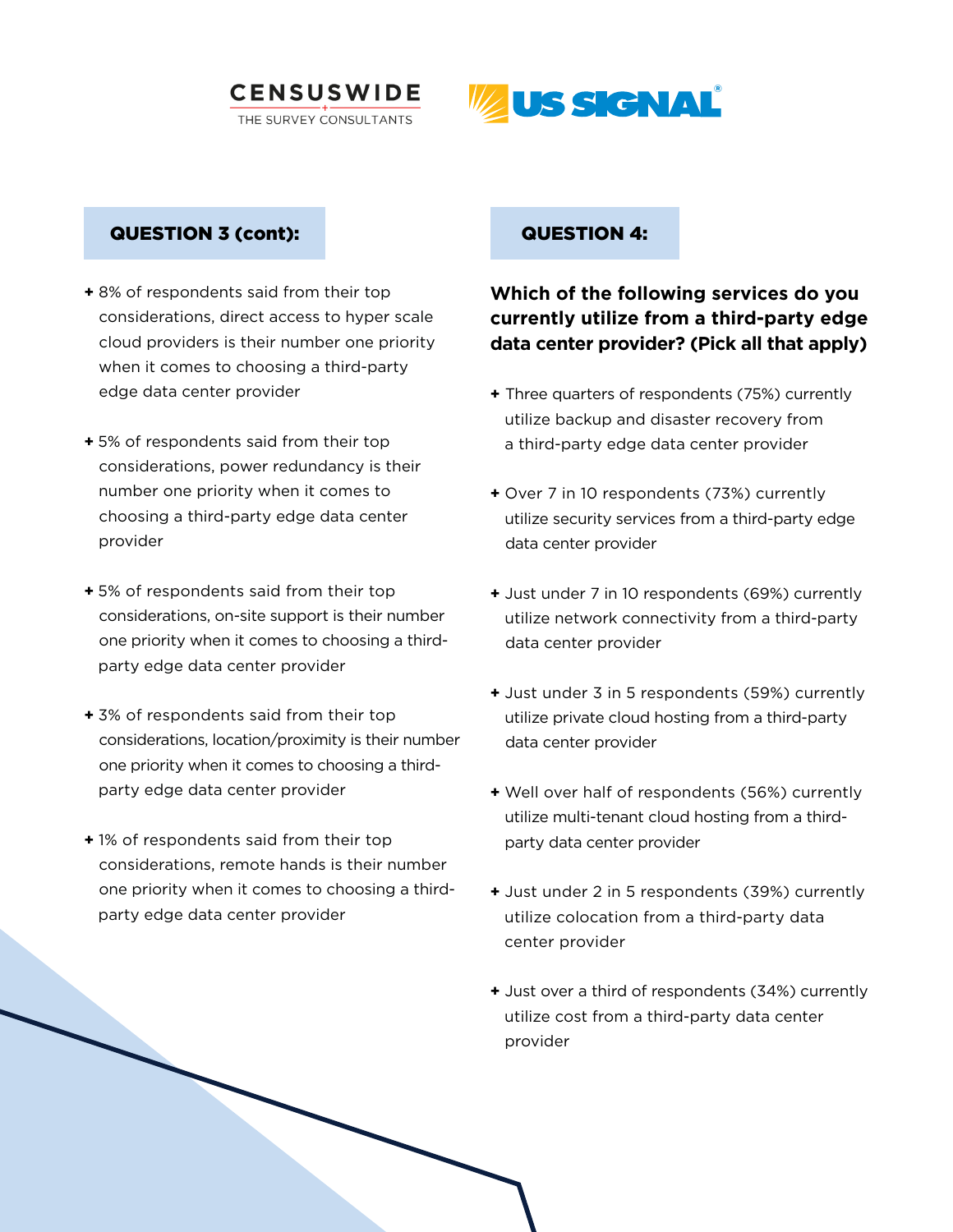



### QUESTION 5:

## **When did you begin utilizing the services offered from your third-party edge data center provider?**

- **+** 1 in 9 respondents (11%) begun utilizing the services offered from their third-party edge data center provider more than a week ago, up to 2 weeks ago
- **+** 1 in 14 respondents (7%) begun utilizing the services offered from their third-party edge data center provider more than 2 weeks ago, up to a month ago
- **+** 5% of respondents begun utilizing the services offered from their third-party edge data center provider more than a month ago. Up to 3 months ago
- **+** 1 in 9 respondents (11%) begun utilizing the services offered from their third-party edge data center provider more than 3 months ago, up to 6 months ago
- **+** Just under a fifth of respondents (19%) begun utilizing the services offered from their third party edge data center provider more than 6 months ago, up to a year ago
- **+** Just under a quarter of respondents (24%) begun utilizing the services offered from their third-party edge data center provider more than a year ago, up to 2 years ago
- **+** Over a fifth of respondents (22%) begun utilizing the services offered from their third-party edge data center provider more than 2 years ago, up to 5 years ago
- **+** 2% of respondents begun utilizing the services offered from their third-party edge data center provider more than 5 years ago

### QUESTION 6:

## **Which of the following best describes your current infrastructure deployment?**

- **+** Two thirds of respondents (66%) said Hybrid IT infrastructure best describes their current infrastructure deployment
- **+** A fifth of respondents (20%) said all cloud best describes their current infrastructure deployment
- **+** 1 in 7 respondents (14%) said all on premise best describes their current infrastructure deployment